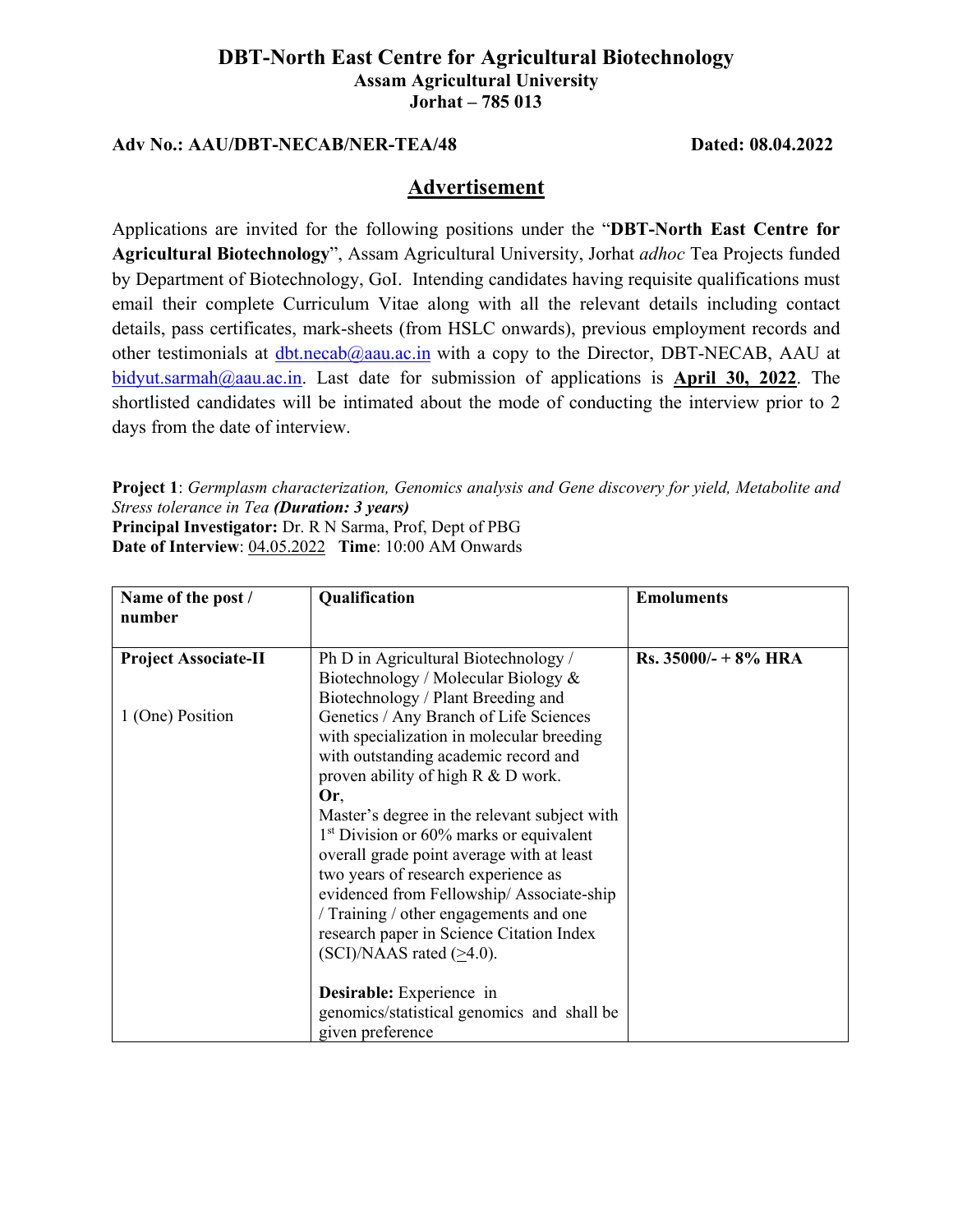| <b>Junior Research Fellow</b><br>2 (Two) Position | M.Sc (Agri)/M.Tech/M.Sc in Plant<br>Breeding and Genetics/Biotechnology/ Tea<br>Husbandry & Technology/ Life Sciences/<br>Molecular Biology & Biotechnology | i) Rs.31,000/- + 8 % HRA<br>(for $1st$ and $2nd$ year); <b>Rs.</b><br>35,000/- +8% HRA for $3^{\text{rd}}$<br>year.                                                                                                                                                                              |
|---------------------------------------------------|-------------------------------------------------------------------------------------------------------------------------------------------------------------|--------------------------------------------------------------------------------------------------------------------------------------------------------------------------------------------------------------------------------------------------------------------------------------------------|
|                                                   | Desirable: GATE/NET/BLET/ qualified.<br>Experience of working in laboratory with<br>DNA marker other related works oriented<br>to crop improvement.         | Applicable for candidates<br>with NET, GATE, BET,<br>BINC qualified or any other<br>selection processes through<br>National Level Examinations<br>conducted by Central Govt.<br>Dept. and their Agencies and<br>Institutions.<br>ii) Rs. $25,000 + 8\%$ HRA<br>who do not fall under<br>above(i) |

**Project 2**: *Establishing Efficient Platform for Genetic Engineering and Precise Genome Editing in Tea* **(***Duration: 2 years***)** 

**Principal Investigator:** Dr. Salvinder Singh, Professor, ABT **Date of Interview**: 04.05.2022 **Time**: 02:00 PM Onwards

| Name of the post /<br>number                     | Qualification                                                                         | <b>Emoluments</b>                                                                                                                                                                                                                                                                                |
|--------------------------------------------------|---------------------------------------------------------------------------------------|--------------------------------------------------------------------------------------------------------------------------------------------------------------------------------------------------------------------------------------------------------------------------------------------------|
| <b>Junior Research Fellow</b><br>1(One) Position | M.Sc. (Agri) in Agricultural<br>biotechnology/M.Sc in Life Sciences<br>/Biotechnology | <b>Rs.</b> 31,000/- per month +<br><b>8% HRA</b>                                                                                                                                                                                                                                                 |
|                                                  | Desirable: Experience in working with<br>plant tissue culture lab                     | Applicable for candidates<br>with NET, GATE, BET,<br>BINC qualified or any other<br>selection processes through<br>National Level Examinations<br>conducted by Central Govt.<br>Dept. and their Agencies and<br>Institutions.<br>ii) Rs. $25,000 + 8\%$ HRA<br>who do not fall under<br>above(i) |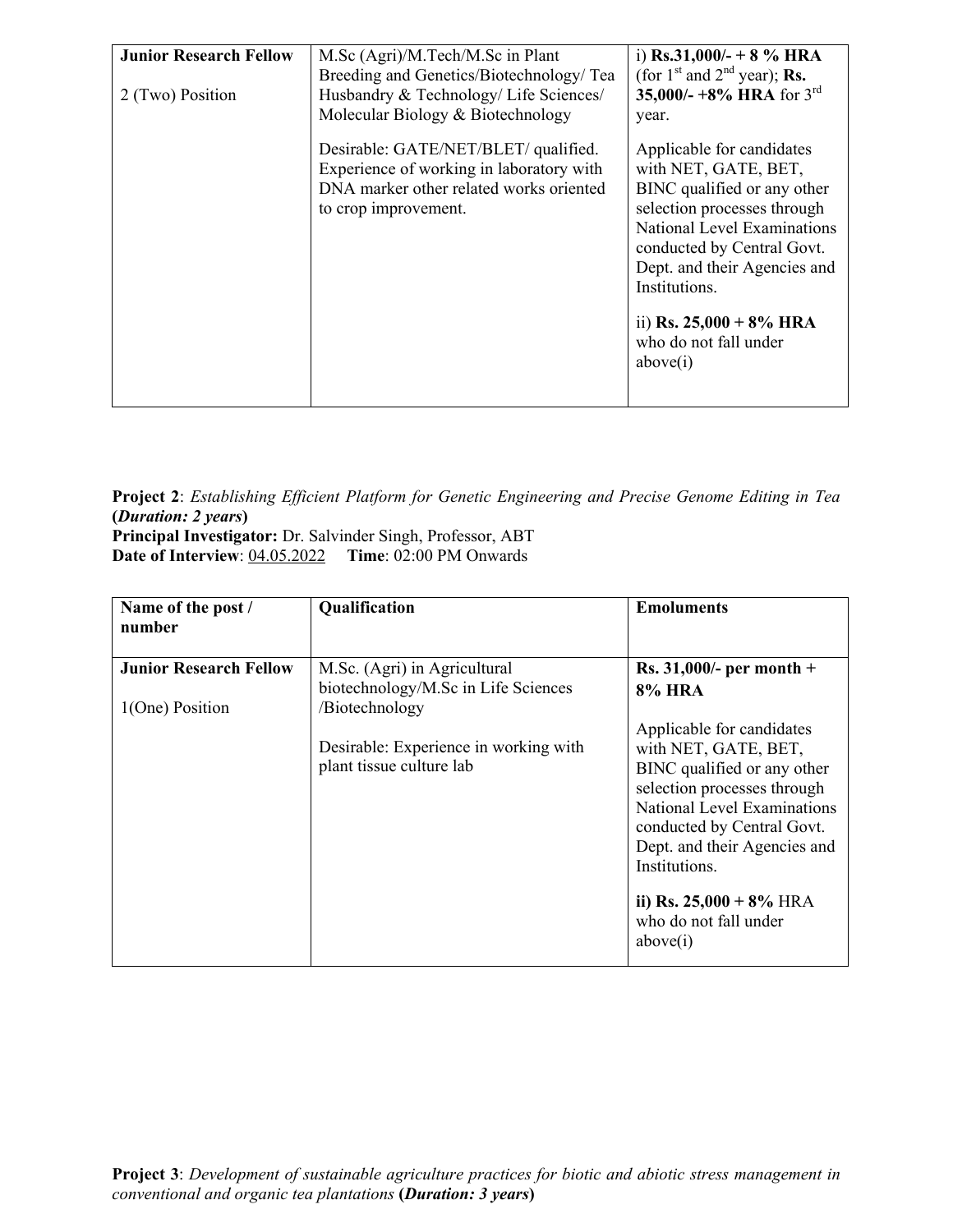**Principal Investigator:** Dr. Popy Bora, Jr Scientist, Dept of Plant Pathology **Date of Interview**: 05.05.2022 **Time**: 10:00 AM Onwards

| Name of the post /<br>number                                   | Qualification                                                                                                                                                                                  | <b>Emoluments</b>                                                                                                                                                                                                                                                                                                                                                                                                        |
|----------------------------------------------------------------|------------------------------------------------------------------------------------------------------------------------------------------------------------------------------------------------|--------------------------------------------------------------------------------------------------------------------------------------------------------------------------------------------------------------------------------------------------------------------------------------------------------------------------------------------------------------------------------------------------------------------------|
| <b>Junior</b><br>Research<br><b>Fellow</b><br>2(Two) Positions | M.Sc in Agriculture with<br>specialization in Plant<br>Patholgy / Entomology / Soil<br>Sciences/ Tea Husbandry/<br>Microbiology<br>Desirable: Experience in<br>Microbiology / Tea<br>Husbandry | i)Rs.31,000 + 8 % HRA(1 <sup>st</sup> and 2 <sup>nd</sup> year) and<br><b>Rs.35,000/- +8% HRA</b> ( $3^{\text{rd}}$ year)<br>Applicable for candidates with NET, GATE,<br>BET, BINC qualified or any other selections<br>process through National Level Examinations<br>conducted by Central Govt. Dept. and their<br>Agencies and Institutions.<br>ii) $\text{Rs. } 25,000 + 8\%$ HRA who do not fall under<br>above(i) |
| Scientific<br><b>Assistant</b><br>2(Two) Positions             | Graduate in any disciple with<br>experience in Biopesticide /<br>Biofertilizer work                                                                                                            | $Rs.18,000/- + 8\%$ HRA                                                                                                                                                                                                                                                                                                                                                                                                  |

**Project 4**: *Value addition and Product Diversification in Tea (Duration: 3 years)*  **Principal Investigator:** Dr. Aditi Smith Gogoi, Asstt. Professor, Dept of THT **Date of Interview**: 05.05.2022 **Time**: 02:00 PM Onwards

| Name of the post /<br>number                                   | <b>Qualification</b>                                                                                                                                                                                                                                                                                                           | <b>Emoluments</b>                                                                                                                                                                                                                                                                                                 |
|----------------------------------------------------------------|--------------------------------------------------------------------------------------------------------------------------------------------------------------------------------------------------------------------------------------------------------------------------------------------------------------------------------|-------------------------------------------------------------------------------------------------------------------------------------------------------------------------------------------------------------------------------------------------------------------------------------------------------------------|
| <b>Junior</b><br>Research<br><b>Fellow</b><br>1(One) Positions | M.Sc.(Agri)<br>with<br>specialization<br>$\circ$ of<br>Tea<br>$\&$<br>Husbandry<br>Technology/Agricultural<br>Biochemistry/ Food Science<br>& Technology/Food Science<br>& Nutrition or equivalent<br>qualification<br>Desirable:<br>Knowledge of<br>Food Processing /Nutrition /<br>statistical analysis software<br>packages | i)Rs.31,000 +8% HRA<br>Applicable for candidates with NET, GATE,<br>BET, BINC qualified or any other selections<br>process through National Level Examinations<br>conducted by Central Govt. Dept. and their<br>Agencies and Institutions.<br>ii)Rs. $25,000 + 8\%$ HRA whose who do not fall<br>under $above(i)$ |

**Project 5**: *Sustainable Management of Tea Waste to Transform the Tea Industry into Carbon Neutral and Zero Waste Industry (Duration: 3 years*) **Principal Investigator:** Dr. R P Bhuyan, Professor, Dept of THT